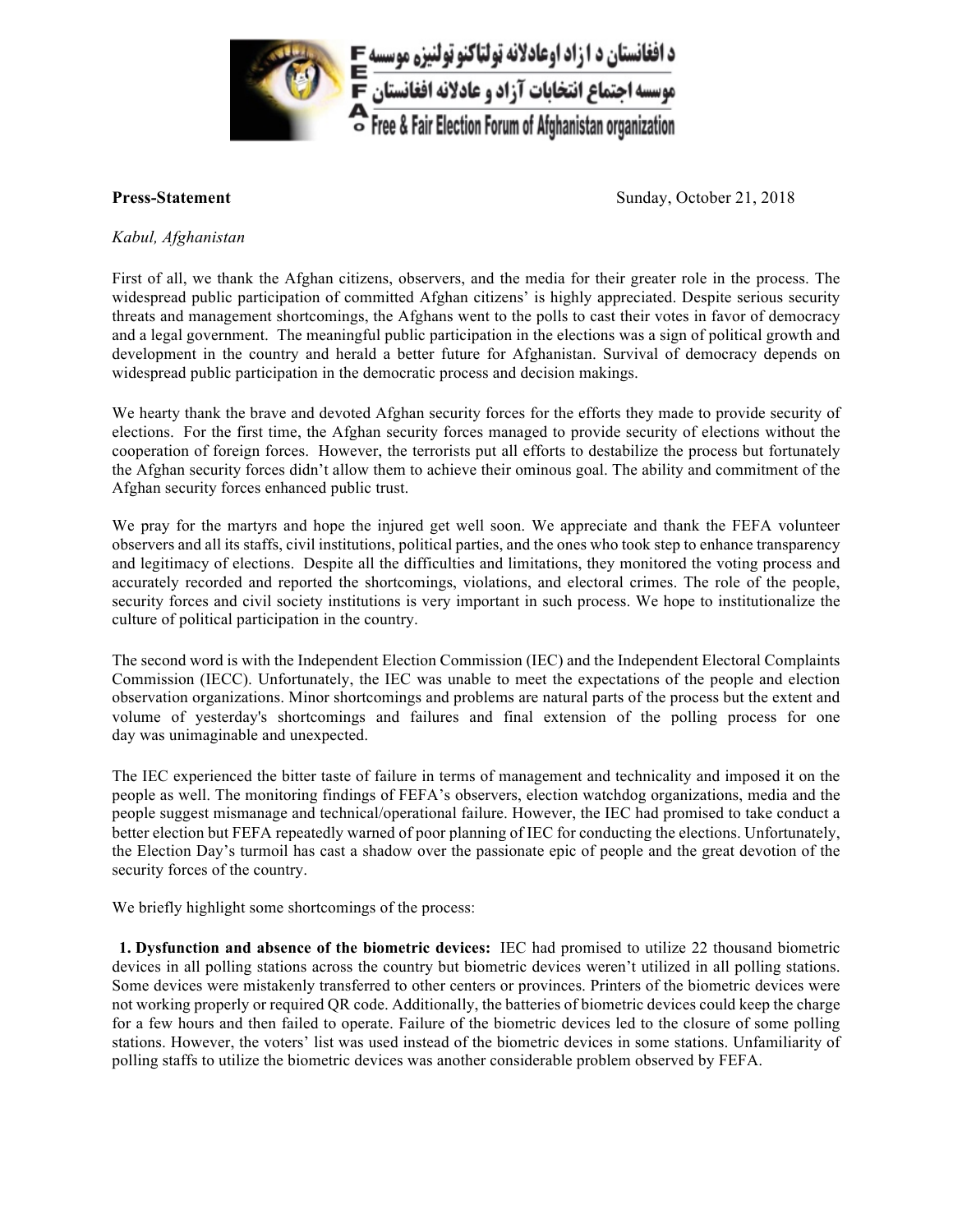**2. Shortage of elections materials:** Generally, all the provinces have been affected by the shortage or transfer of wrong packages of materials. Shortage of biometrics devices, voter's lists, journals, markers and ballot papers negatively impinged upon a considerable number of polling stations. Lack of receiving electoral materials was the most common problem which delayed the opening of some stations.

Hundreds of voters waited for hours behind the closed doors of the polling stations to cast their votes but the stations were not open. The polling workers were attributing the problem to the leadership of the IEC. In some polling centers, due to excessive breakdown of affairs, the staff of the polling centers had to leave the centers in order to be saved from wrath of the people. Shortage material was not limited to remote hard terrine provinces. Dozens of polling centers remained closed for several hours, in the closest geographical distances, without any security or physical obstacles or have not been opened at all. The transfer of materials have other common phenomena that have disrupted the voting process. For example, the voter's list of *Ghorian* district of Herat province was transferred to Wars district of Bamyan province, biometrics devices of Farah province were sent to sub-districts of Kabul.

3. **Delays in the opening:** According to the monitoring findings, some citizens were at the gates of the polling centers at 7:00 am, but only a few centers began to work at their appointed time. The long delay in the opening of many centers, in addition to creating serious trouble for the present voters, has also caused a general frustration reduction in the number of voters and the deprivation of a large number of voters. Extending polling hours, of course, could not fully compensate for this defect, since in most areas, waiting in the queue after the darkening of the air, was difficult to increase with cold and lack of brightness.

4. Lack of publishing the voters' list and its impacts: According to Article 72 of the Election Law, it is necessary to establish a ballot list in the polling stations few days prior to the election, in order to pave the grounds for evaluation and amendment of the list and the protests of the plaintiff citizens. But the commission did not do this. Eventually, it resulted in prolonging the process of voters' identification. In addition, the voter's list that was made available to Commission staff, in many cases have been incomplete. In some of the centers, halve not been listed in a special alphabetical manner, a number of names were not found in the existing alphabetical list, or the number of the stickers were different from the ones on the list. Many people had to visit several places to find their names, but eventually, they left the center with despair and without voting. The prereview of this list could have prevented this difficulty and disorder.

5. **Security Threats:** A large portion of the temporary electoral staffs have been selected among the school teachers or employees of Ministry of Education. In some parts of the country, these people faced high-security threats. It was necessary for the Commission to identify vulnerable neighborhoods and to coordinate with the security agencies for their protection. Unfortunately, as expected, IEC staffs were directly threatened in a number of areas and are likely to face a security constraint in the future. In addition to long-term threats, unfortunately, yesterday's security incidents have also inflected the casualties to observers.

6. **Violating the principle of impartiality by IEC staffs:** IEC staffs in a number of centers have obviously worked in favor of particular candidates. Using a biometric device for a group brought by a particular candidate to the center and refusing to use it for other people, giving priority to certain individuals during the polling process, not paying attention to their documents, permitting direct and indirect campaign for specific candidates and others are examples of violating the principle of impartiality by IEC staffs, which have been observed in a number of centers. Some employees, because of their family affiliation with a number of candidates, have endangered the IEC's impartiality principle.

7. **Influence / Interventions of power brokers:** Direct observation by FEFA's observers suggest that in some polling centers, local influencers and irresponsible armed groups have threatened voters to vote for a particular candidate. The observers have noticed distribution of money to people to vote in favor of specific candidates. Contrary to the principle of competition and free choice, a number of citizens have been affected by the influence and threat of particular groups or been deprived of their right to vote.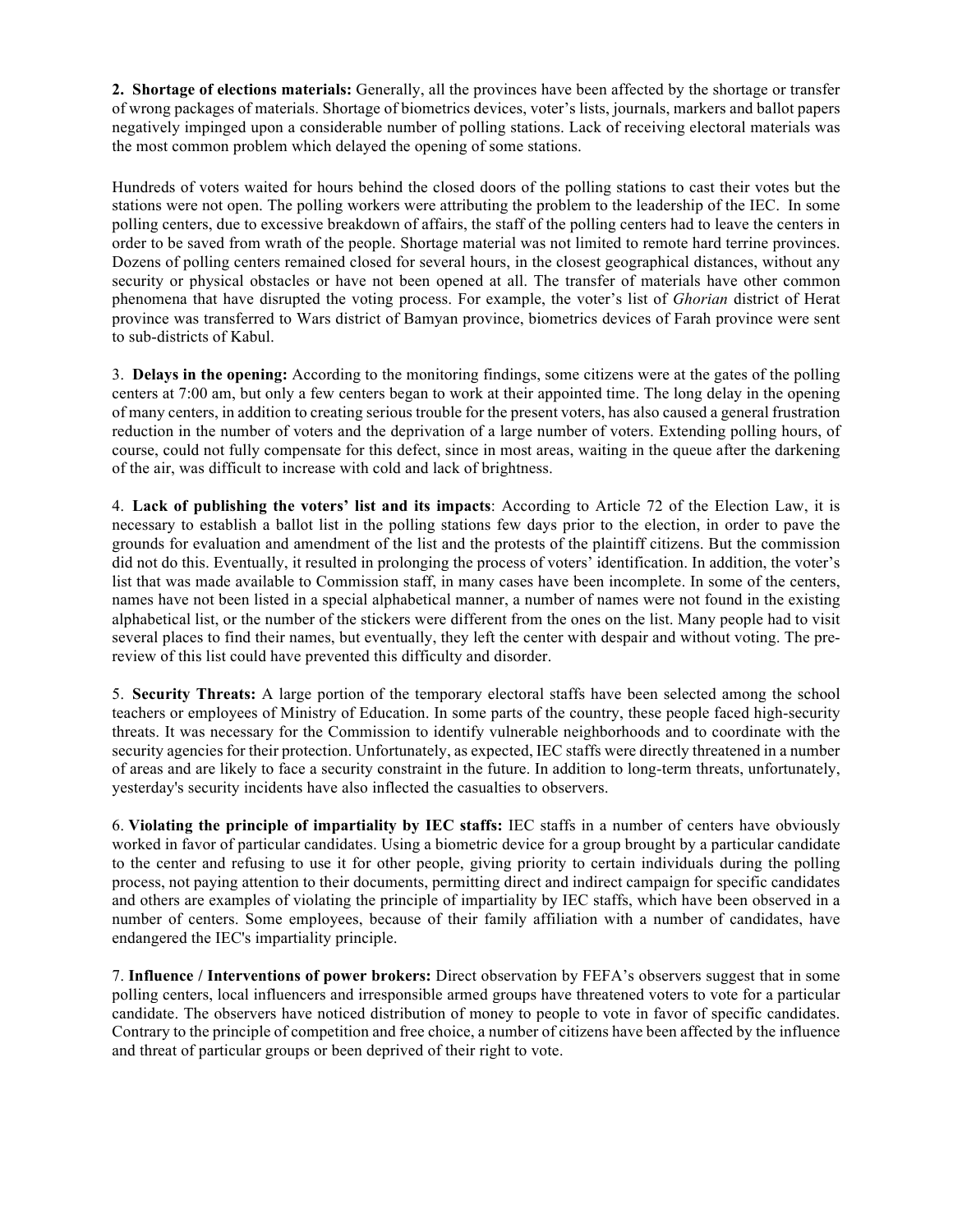8. **Prevention of observation:** In many cases, security forces or IEC staffs have prevented the presence of FEFA observers and other civil society organizations, political groups and candidates' observers. This is a clear violation of the law and a factor in increasing the likelihood of fraud. In some centers, observers have been

expelled from the polling stations by force and with grievance. This prevention has taken place in both polling and vote counting. In a number of cases, observers and monitors have been told that the vote boxes will be opened and counted tomorrow, but an hour after the departure of observers from the polling place the votes have been counted. This indicates the lack of proper communication to the security authorities and the lack of training of the Commission staff.

9. Lack of order/balance in the number of Candidate Observers: A number of candidates had appointed several observers at the same center but not prevented by the IEC's staff. This number sometimes reached 10 to 20 observers of for a candidate in one polling center. While a number of candidates have been told that, they have the right to introduce only 100 observers. This, in addition to the violation of balance and fairness, has paved the way for irregularity and chaos. In a number of centers, the number of observers has number of v been more than the number of present voters and has contributed to an increase in irregularities and maladministration.

10. **Problem in the ballot profile**: A sample ballot was issued prior to the election for public awareness and candidate screenings, but on Election Day it became clear that in some provinces the name, electoral symbol or photo of some candidates were changed. For this reason, some supporters of the candidates were not able to vote for their favorite candidate.

11. **The dysfunction of operational room**: The operating room lacked the capacity needed to properly manage this complex process. At the very early hours of the day, it became clear that the IEC was unable to resolve the problems. The follow-up cases, the immediate reports of which were sent to the IEC, showed that the IEC had not taken any further steps to resolve the problems. FEFA and other civil and political institutions have proposed and made recommendations to the Commission on better management and more detailed planning, but the IEC overlooked the prospect of possible challenges and did not prepare enough for the prospect. Lack of preparation for emergency situations should be a useful experience for the future planning of the Commission, but unfortunately, the process that people have been waiting for, for years was weak.

12. **Illegal extension of the polling process:** Extension of the electoral process for the second day is explicitly against the paragraph (1), Article 84 of the Election Law, and increases the probability of fraud and violation. Although the current situation is against the practice, the IEC needs to take the necessary measures to protect the citizens' votes and prevent fraud in the second day, vote count and transferring ballot papers and execute them decisively.

13. **Delay in vote counting:** In accordance with law, vote count in polling stations must start immediately after the end of the voting period, and the results of votes should be registered and copies of them should be given to observers and placed at the polling station. Yesterday evening, unfortunately, in many neighborhoods, the counting of votes didn't take place and postponed to the second day. Considering the fact of committing fraud in within this period, this was illegal and extremely alarming.

14. **Fraud**: Unfortunately, there have been many gaps for committing fraud. The polling procedure recommends that the IEC staffs shall show the empty ballot boxes to the observers before voting begins so that everyone can be sure of the vacancy. Unfortunately, the prohibition of monitoring in some polling stations increased the potential for fraud. In a number of other centers, the ballot boxes contained ballot papers before the start of the polling, which is clearly against the law and explicit fraud. Although the reports that came to us have not yet been fully validated, cases fill out ballot boxes away from the eyes of observers and transfer them to polling centers have been reported. Another factor which paves the ground for fraud is the unregistered names of voters. Discrepancies in the biometrics, the ballot list, or the secondary list containing the sticker codes provide the grounds for the presence and vote of people with fake stickers. This is generally facilitated by a number of influential candidates. Now it's virtually impossible to trace who has voted because the ballot list is incomplete in many centers, the biometric devices contains only a fraction of the information, and the secondary list is not